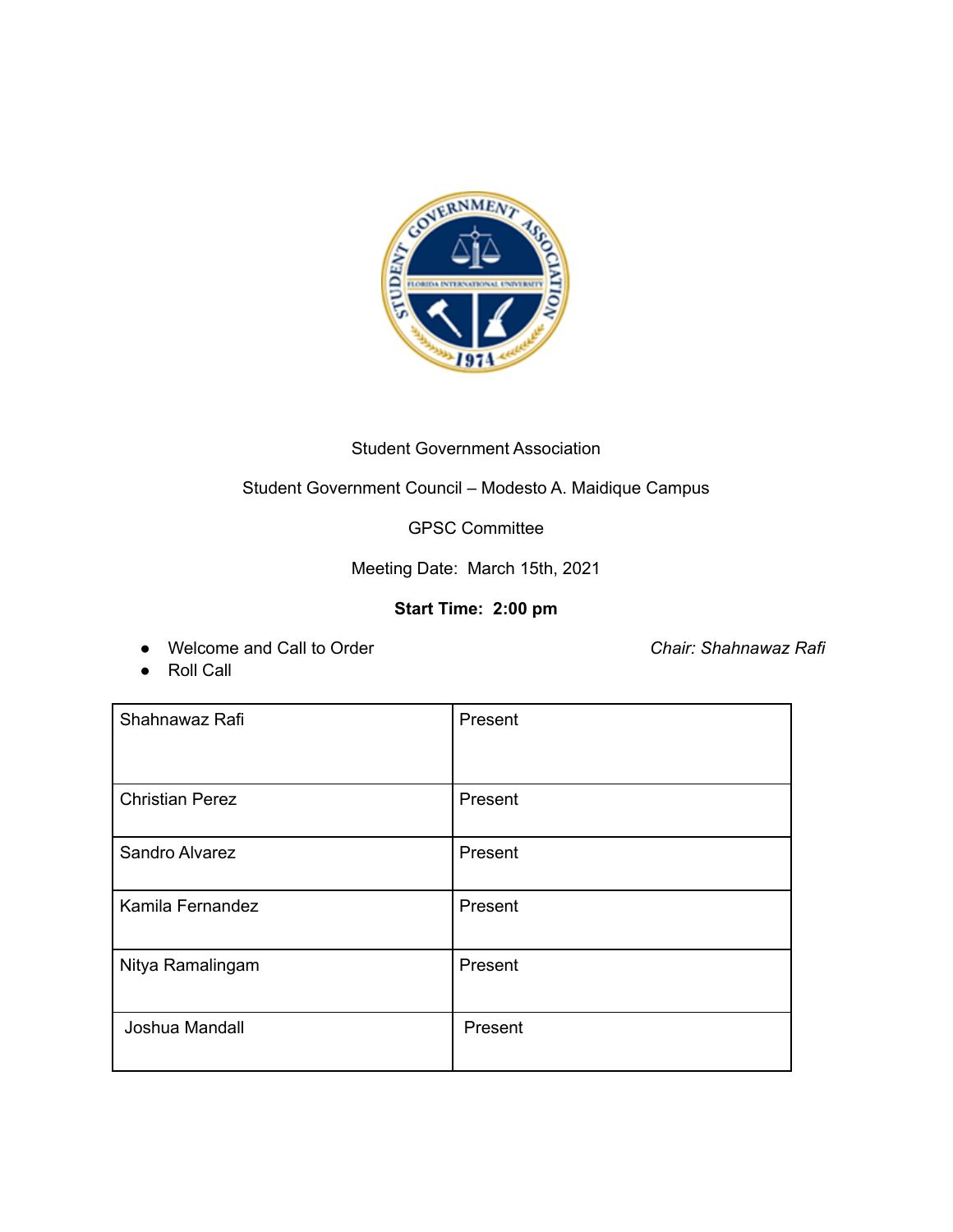**● Open Forum** -

**● Old Business -**

#### **● New Business**

- 1. GSAW Preparation
	- On Friday Joshua called IT and they redirected to the event form.
	- The requests are circumstantial dependent on the requests themselves.
	- Michelle followed up with Joshua to ask who the panelists will be and to follow up with her the pending individuals.
	- Is the one mother link format doable? Michelle said yes this was doable she just needs the name of the judges and moderators.
	- The final abstracts will be discussed this week.
	- Dr. Kos has not followed up with the Social Sciences winners. All other categories have been finalized.
	- Once all judgements have been received we will move onto the next step.
	- Emails for acceptance will be sent out tomorrow, along with emails for those students who were not accepted.
	- The current plan is for there to be individual sessions between 10 to 11:30 for group sciences.
	- At 1:30 we will have another lunch break between all the sessions.
	- We will email Maureen regarding the new time commitment.
	- The awards from Dr. Kos was recommended to be two awards out of 5 will win the awards.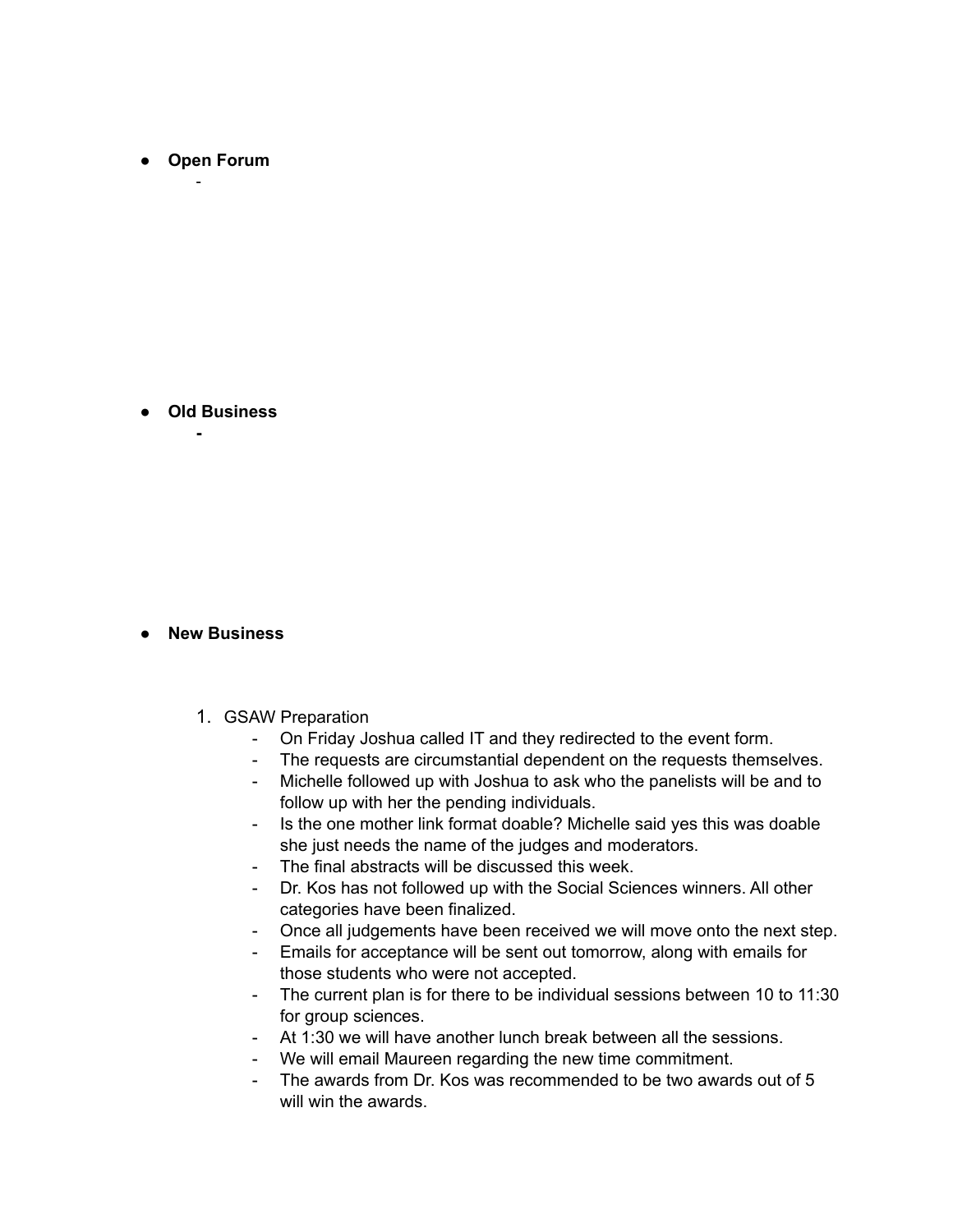- We will have four groups and we will have 8 winners
- This award format allows for a minority of the winners to be in the final group of top five presenters.
- We are still missing the final list of the judges. And that we still need to get the invitation from the participants.
- The decision for one central link was for the ease of coordination for students and moderators.
- We will go over a trial run this week to see how it works.
- There would have been difficulty coordinating and directing students with the breakout room format.
- Chairman Rafi asks about audience member Q&A: Joshua describes that in a webinar format there is a Q&A button at the bottom of the screen where audience members can ask questions. Moderators will then ask these written questions.
- On April 8th from 9 AM to 12 PM we will need to set up the tables and organize the goodie bags.
- We need to talk to **Jessica** at the Deans office in **engineering** since they do their own table reservations.
- We need to call the Graham center and Wolfe center to schedule a table reservation for these dates.
- Sandro states that we couldnt place the reservations since we didnt have an EMT scheduler in PantherConnect.
- Sandro will schedule these two table reservations over PantherConnect now.
- We need to reserve through the reserve space at GC and WC.
- For April 7th we are waiting on the final abstract judges and participants.
- We will do the event in a webinar format. Rafi asks if there is a cost associated with this? Michelle responds saying yes because we will need to do the ordering and get an MTS person to be there as a host.
- Host responsibilities are to allow participants to come in and out but once the event begins it keeps moving forward.
- MTS is normally the host serving resource.
- We need to specify the hours and the times for these events.
- 2. Gradskeller Preparation
	- Heba contacted the GPSC regarding Dr. Raji.
	- March 24th between 5:30 to 6:30 PM for the gradskeller event.
	- By this Wednesday all of the invitations will be sent to the appropriate judges.